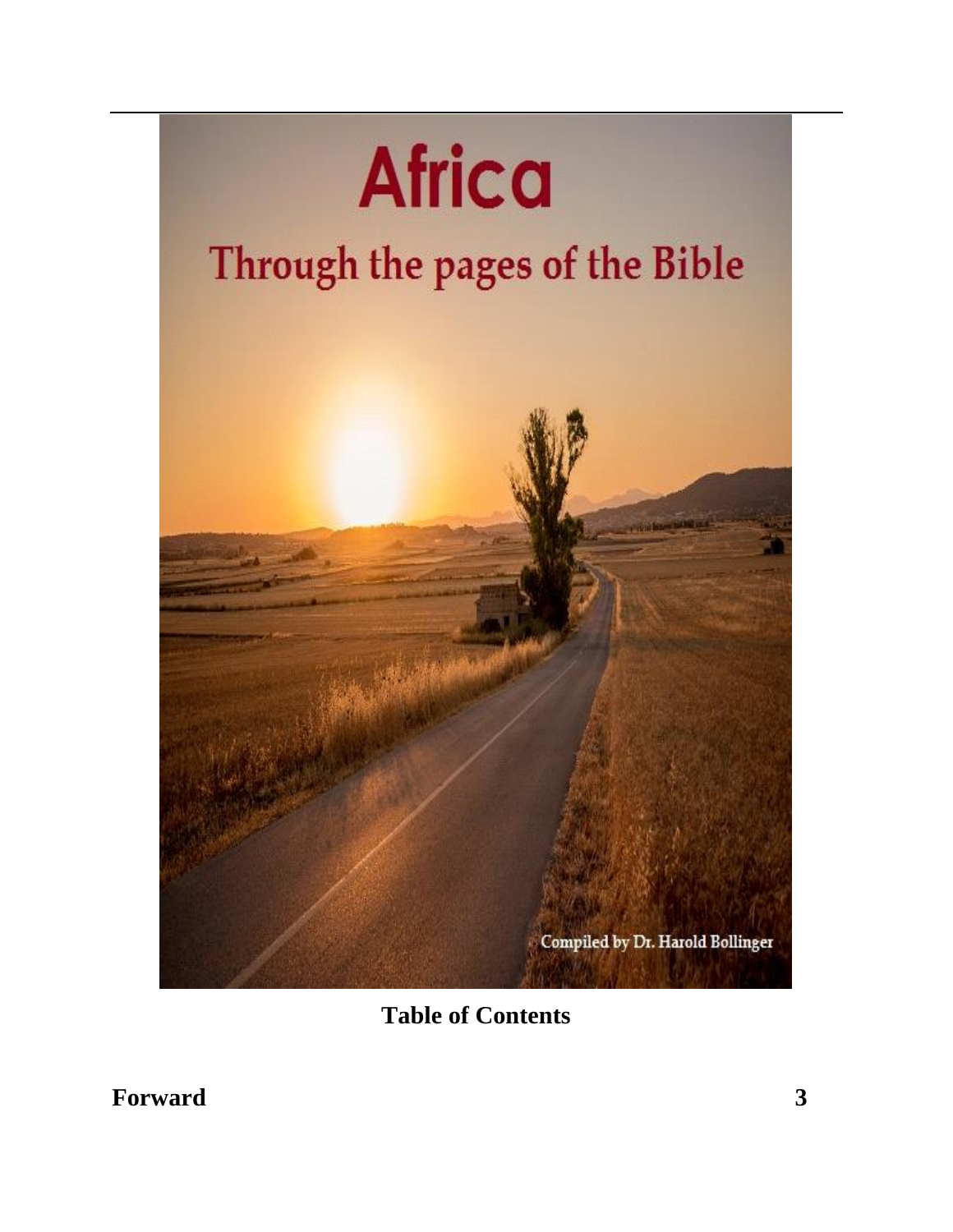| <b>Chapter 1</b> | God's message goes to Africa        | 4  |
|------------------|-------------------------------------|----|
| <b>Chapter 2</b> | God sends messengers to the nations | 9  |
| <b>Chapter 3</b> | <b>All Jews summoned for battle</b> | 14 |
| <b>Chapter 4</b> | <b>Preparing for battle</b>         | 17 |
| <b>Chapter 5</b> | Gold will be controlled             | 20 |
| <b>Chapter 6</b> | <b>Generational curse prayer</b>    | 22 |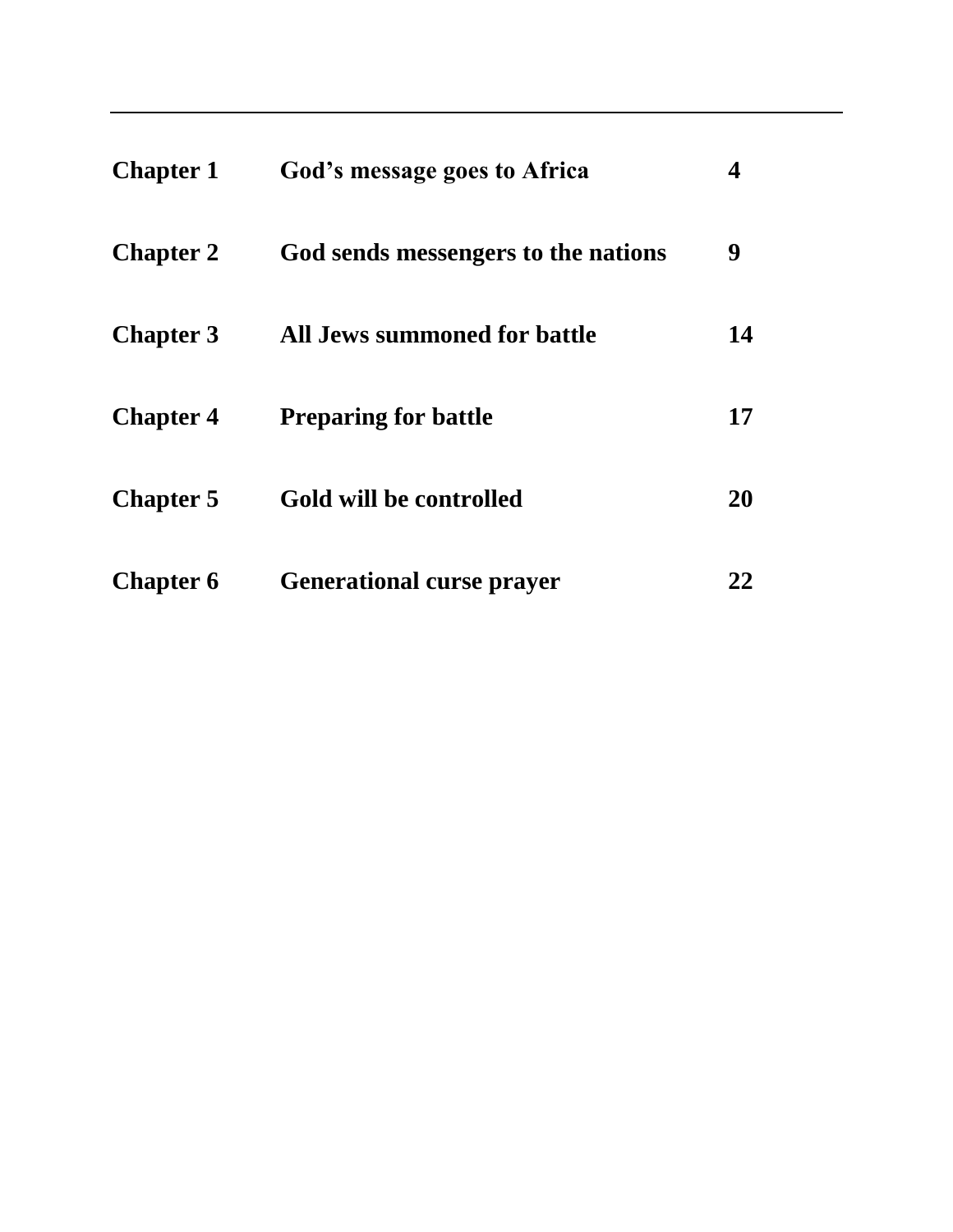## **Forward**

There is nothing in the Bible to indicate that one race is superior to another race.

We do however know that God chose the descendants of Abraham to be his chosen. Through this line came Jesus Christ.

The color of the skin makes no difference to God. Man looks on the outward appearance. God looks on the heart.

Moses married a black woman according to Numbers 12:1.

When the sister and brother of Moses criticized Moses for this marriage, God was displeased and sent judgment upon them.

Some believe that the wife of Joseph may have been a dark skinned Egyptian.

Many people of African origin trace their heritage back to Abraham, and are now settling in Israel.

You may be delighted to find many Bible references to the African countries and people.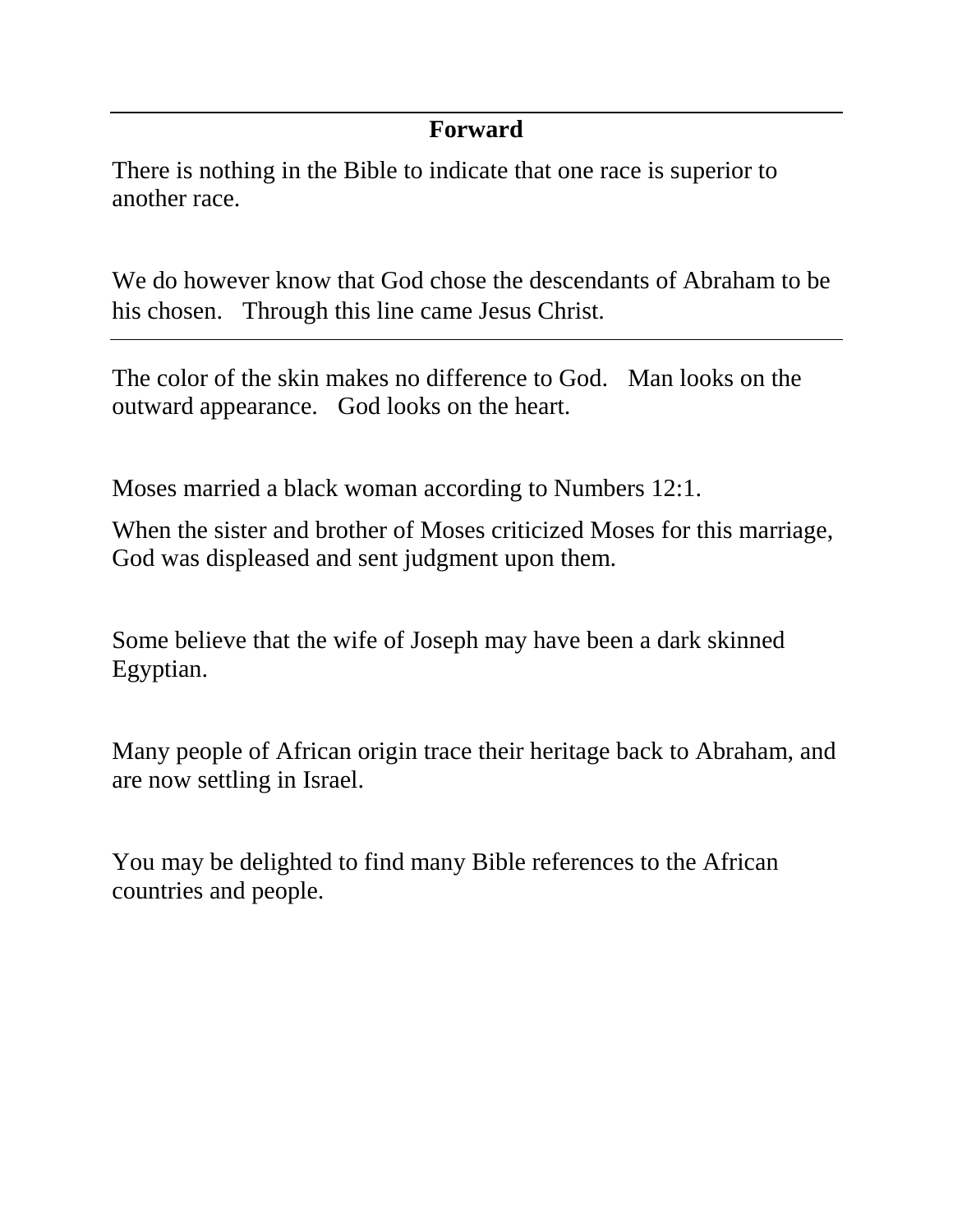## **Prophecy**

# **Given to Harold Bollinger**

# **This is not a time of closure, but a time of birth.**

The church is God's instrument of birth. He has given the church a time of gestation, and the time is near.

God has not placed a time in which man can bring God's plan into closure, but into birth.

This is a time when the Holy Spirit is poured out in God's fullness. Let this be your time to identify and become a part of his redemption.

The ministry of the Holy Spirit will come with such great power, individually and collectively to bring the church into a love for the prodigal, the rebellious and for the lost.

Prepare now for this Holy Ghost event. You are God's instrument.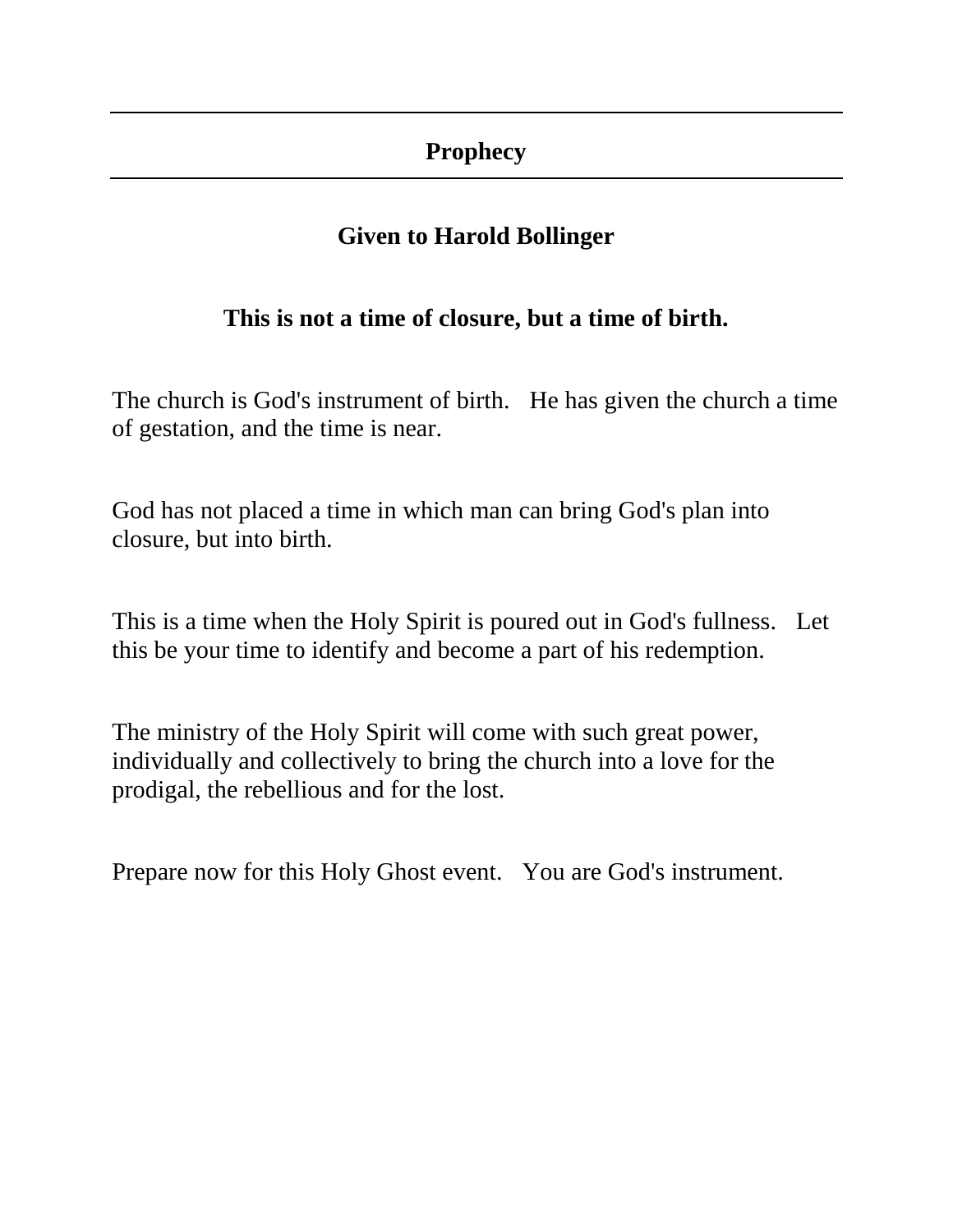

**Christ's message goes to Africa**

Acts 8:26-27

As for Philip, an angel of the Lord said to him, "Go south down the desert road that runs from Jerusalem to Gaza." So he did, and he met the treasurer of Ethiopia, a eunuch of great authority under the queen of Ethiopia. The eunuch had gone to Jerusalem to worship.

Philip was having a successful preaching ministry to great crowds in Samaria (Acts 8:5-8), but he obediently left that ministry to travel on a desert road. Because Philip went where God sent him, Ethiopia was opened up to the gospel. Follow God's leading, even if it seems like a demotion. At first you may not understand his plans, but the results will prove that God's way is right.

Ethiopia was located in Africa south of Egypt. The eunuch was obviously very dedicated to God because he had traveled such a long distance to worship in Jerusalem.

The Jews had contact with Ethiopia (known as Cush) in ancient days (Psalm 68:31; Jeremiah 38:7), so this man may have been a Gentile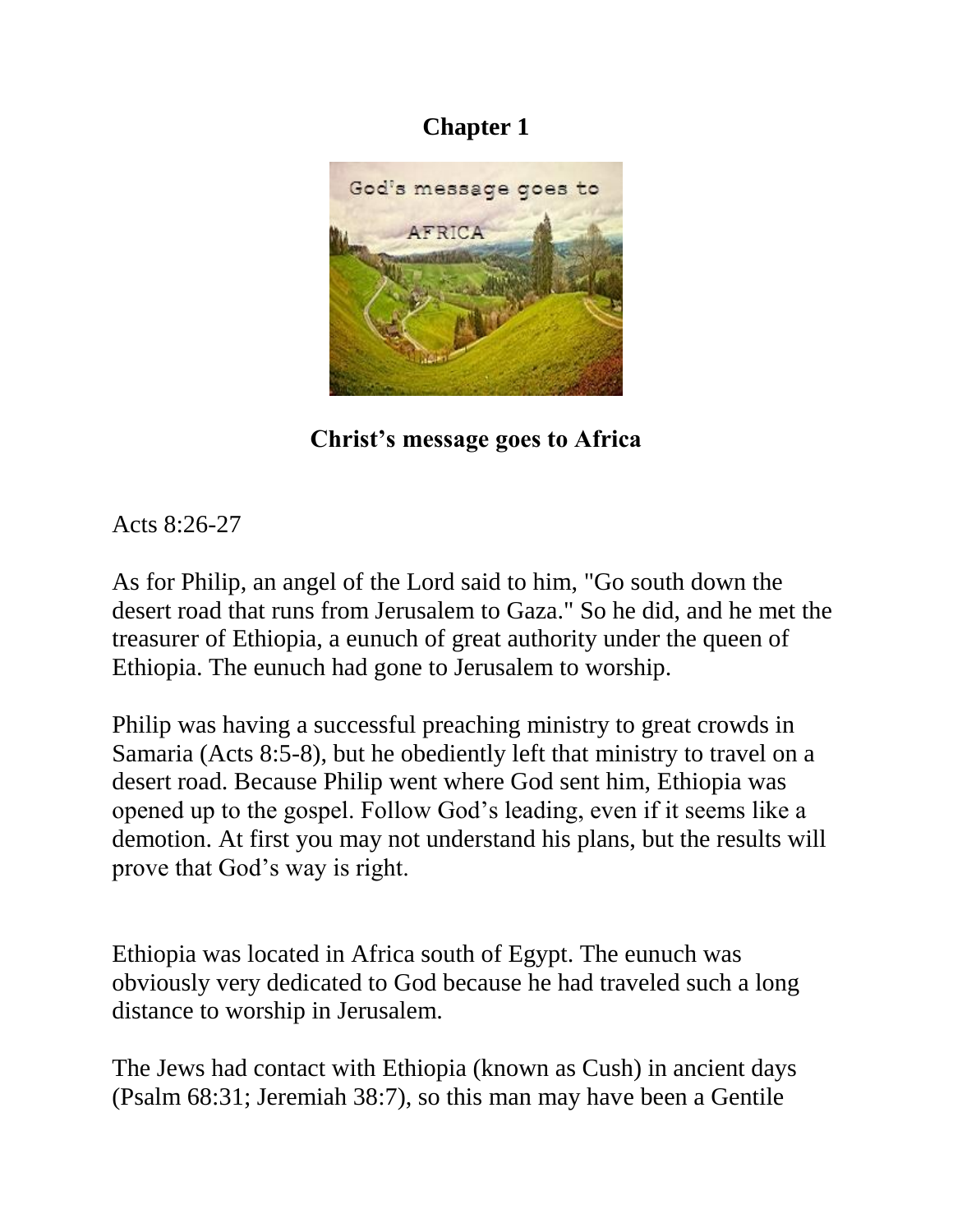convert to Judaism. Because he was in charge of the treasury of Ethiopia, this man's conversion brought Christianity into the power structures of another government. This is the beginning of the witness "to the ends of the earth" (Acts 1:8). See the prophecy in Isaiah 56:3-5 for words about foreigners and eunuchs.

Jeremiah 38:7-8

 But Ebed-melech the Ethiopian, an important palace official, heard that Jeremiah was in the cistern. At that time the king was holding court at the Benjamin Gate, [8] so Ebed-melech rushed from the palace to speak with him.

The Benjamin Gate was one of Jerusalem's city gates where legal matters were handled. A palace official, Ebed-Melech, had access to the king. When Ebed-Melech heard of Jeremiah's plight, he went immediately to deal with the injustice.

#### Acts 1:8

 But when the Holy Spirit has come upon you, you will receive power and will tell people about me everywhere—in Jerusalem, throughout Judea, in Samaria, and to the ends of the earth."

Power from the Holy Spirit is not limited to strength beyond the ordinary—that power also involves courage, boldness, confidence, insight, ability, and authority. The disciples would need all these gifts to fulfill their mission. If you believe in Jesus Christ, you can experience the power of the Holy Spirit in your life.

Jesus promised the disciples that they would receive power to witness after they received the Holy Spirit. Notice the progression: (1) they would receive the Holy Spirit, (2) he would give them power, and (3)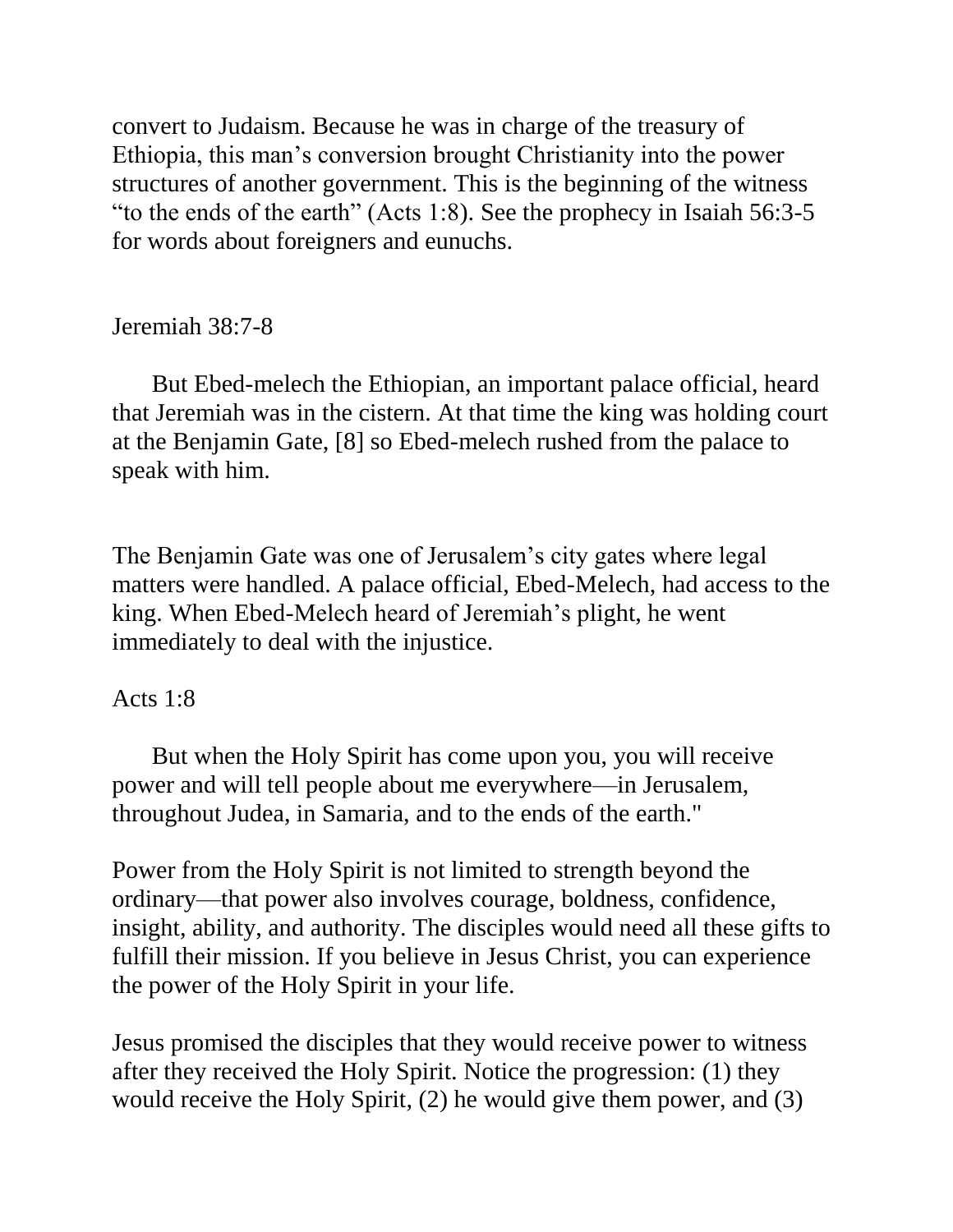they would witness with extraordinary results. Often we try to reverse the order and witness by our own power and authority. Witnessing is not showing what we can do for God. It is showing and telling what God has done for us.

Jesus had instructed his disciples to witness to people of all nations about him (Matthew 28:19-20). But they were told to wait first for the Holy Spirit (Luke 24:49). God has important work for you to do for him, but you must do it by the power of the Holy Spirit. We often like to get on with the job, even if it means running ahead of God. But waiting is sometimes part of God's plan. Are you waiting and listening for God's complete instructions, or are you running ahead of his plans? We need God's timing and power to be truly effective.

This verse describes a series of ever-widening circles. The gospel was to spread, geographically, from Jerusalem, into Judea and Samaria, and finally to the whole world. It would begin with the devout Jews in Jerusalem and Samaria, spread to the mixed race in Samaria, and finally be offered to the Gentiles in the uttermost parts of the earth. God's gospel has not reached its final destination if someone in your family, your workplace, your school, or your community hasn't heard about Jesus Christ. Make sure that you are contributing in some way to the ever-widening circle of God's loving message.

Isaiah 56:3-5

"And my blessings are for Gentiles, too, when they commit themselves to the Lord. Do not let them think that I consider them second-class citizens. And my blessings are also for the eunuchs. They are as much mine as anyone else.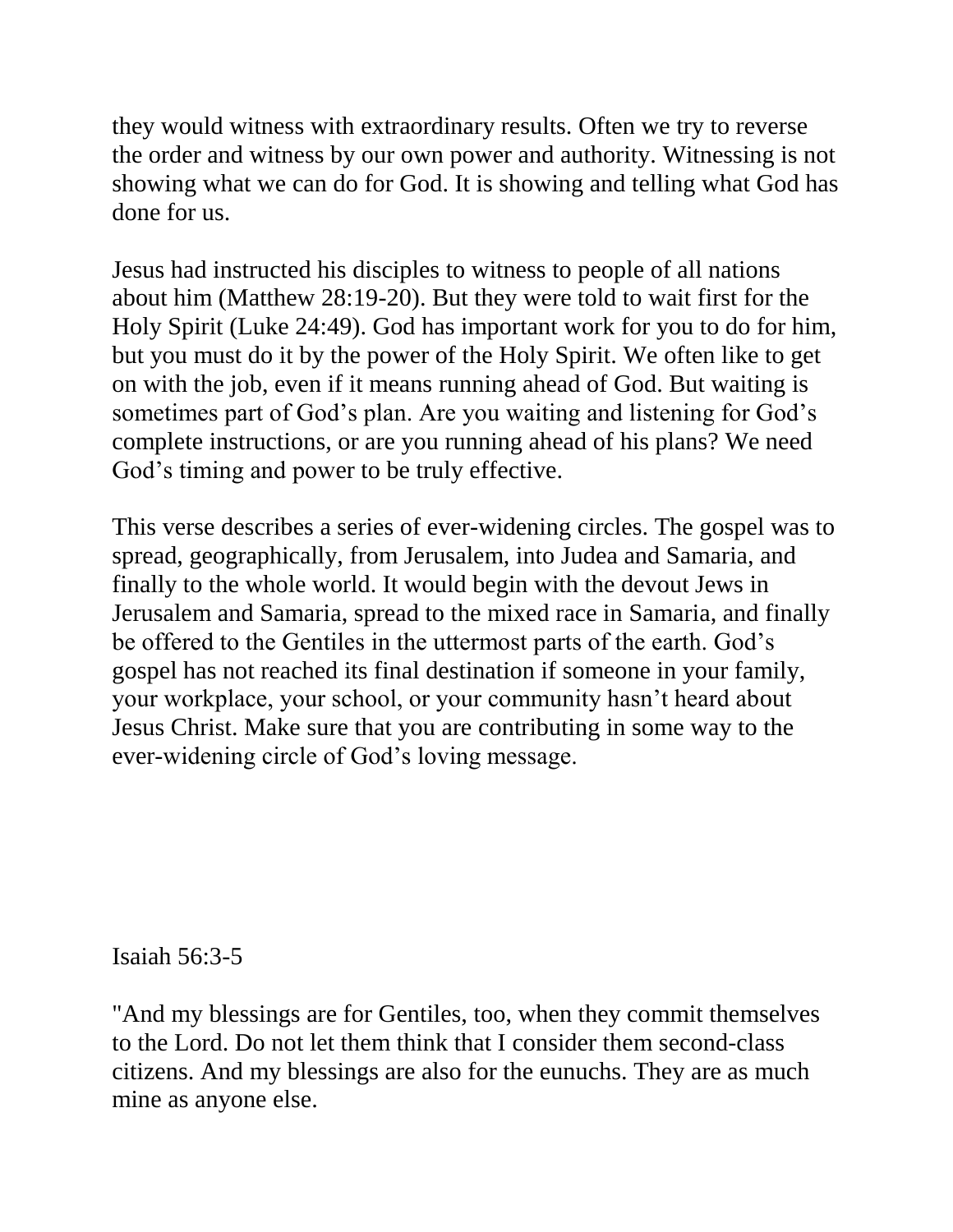For I say this to the eunuchs who keep my Sabbath days holy, who choose to do what pleases me and commit their lives to me: I will give them—in my house, within my walls—a memorial and a name far greater than the honor they would have received by having sons and daughters. For the name I give them is an everlasting one. It will never disappear!

Isaiah clearly proclaims the radical message that God's blessings are for *all* people, even foreigners and eunuchs, who were often excluded from worship and not even considered citizens in Israel. Whatever your race, social position, work, or financial situation, God's blessings are as much for you as for anyone else. No one must exclude in any way those God chooses to include.

#### **The destruction of war**

Ezekiel 30:5

Ethiopia, Libya, Lydia, and Arabia, with all their other allies, will be destroyed in that war.

This is a lament for Egypt and its allies. Because of the Egyptians' pride and idolatry, they would be brought down.

Egypt's pharaohs claimed that they had made the Nile—the river on which the entire nation depended. If God dried up the Nile, the nation would be doomed.

The list of cities to be destroyed shows the breadth of the destruction;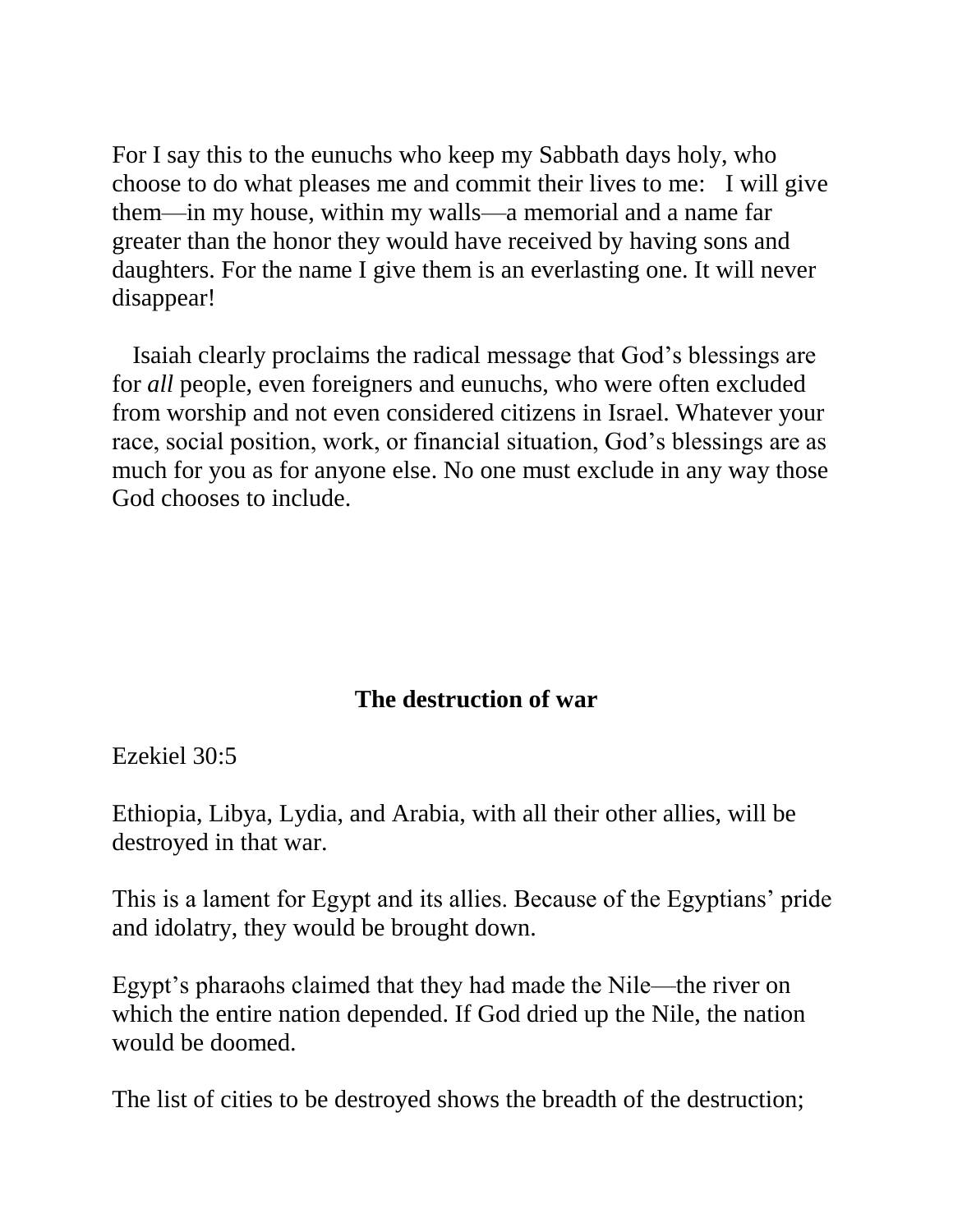the drying up of the Nile (Ezekiel 30:12) shows its depth. Egypt would be completely incapacitated. This was a clear message to Judah not to trust Egypt for help against the Babylonians.



# **Chapter 2**

**God sends messengers to the nations**

Isaiah 66:19

I will perform a sign among them. And I will send those who survive to be messengers to the nations—to Tarshish, to the Libyans and Lydians (who are famous as archers), to Tubal and Greece, and to all the lands beyond the sea that have not heard of my fame or seen my glory. There they will declare my glory to the nations.

God's people will go out as missionaries to all parts of the earth—to Tarshish (Spain), to the Libyans in northern Africa, to the Lydians in western Asia Minor, to northeastern Asia Minor (Tubal), and to Greece.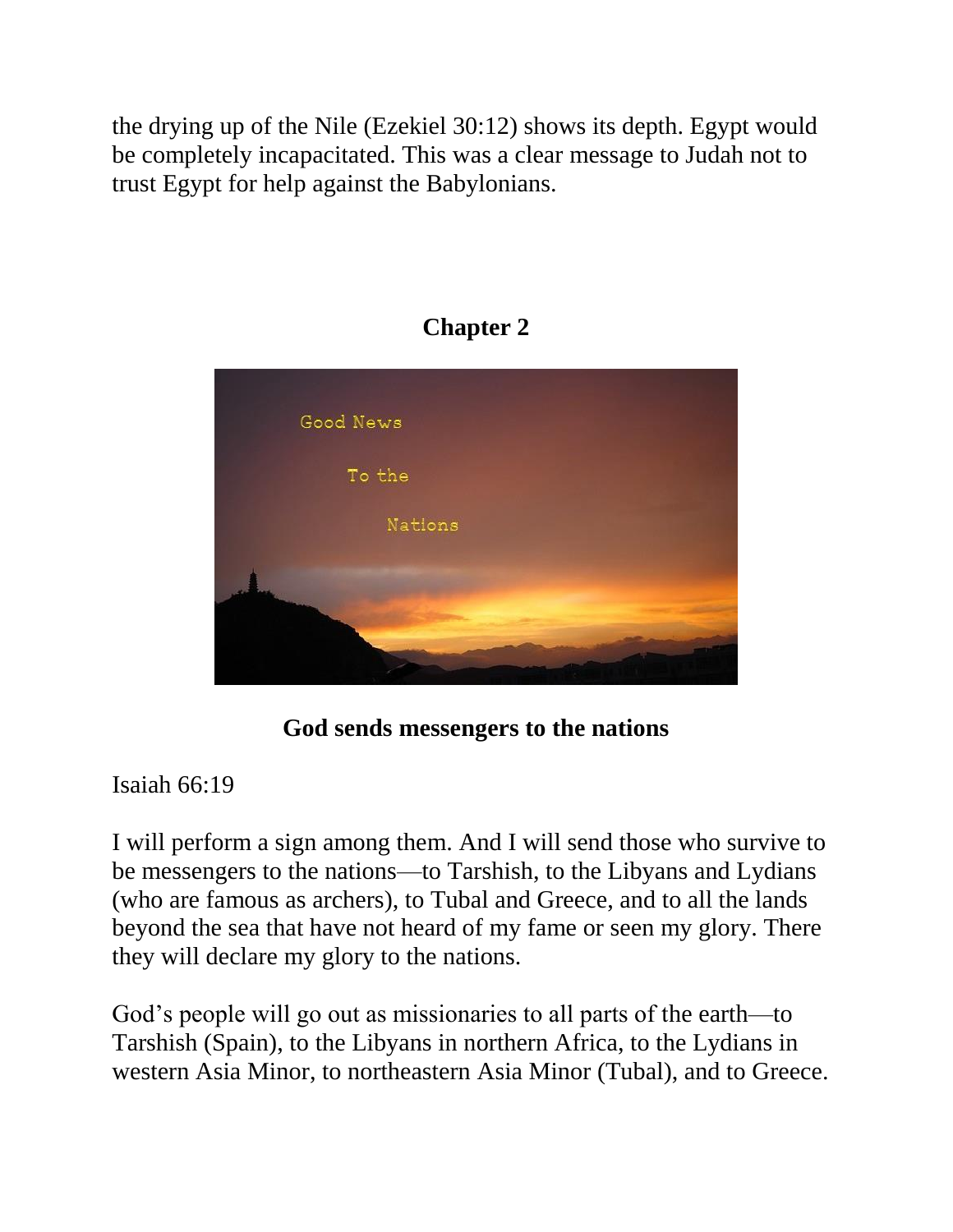# **Help in time of battle**

2 Chron. 12:3

He came with twelve hundred chariots, sixty thousand horsemen, and a countless army of foot soldiers, including Libyans, Sukkites, and Ethiopians.

Here "Israel" refers to Judah, the southern kingdom. During his first three years on the throne, Rehoboam made an attempt to obey God, and as a result Judah prospered. But then, at his peak of popularity and power, he abandoned God.

The result was destruction because God allowed Judah to be conquered by Egypt. How could this happen? Often it is more difficult to be a believer in good times than in bad.

Tough times push us toward God; but easy times can make us feel self-sufficient and self-satisfied. When everything is going right, guard your faith closely.

A record of this invasion has been found on an Egyptian stone that says Shishak's army penetrated as far north as the Sea of Galilee, in the northern kingdom.

Egypt was not the world power it had once been, and Shishak wanted to restore his nation to its former greatness. He was not strong enough to conquer both Israel and Judah, but he managed to destroy key cities in Judah in an effort to regain control of the trade routes and create dissension among the people.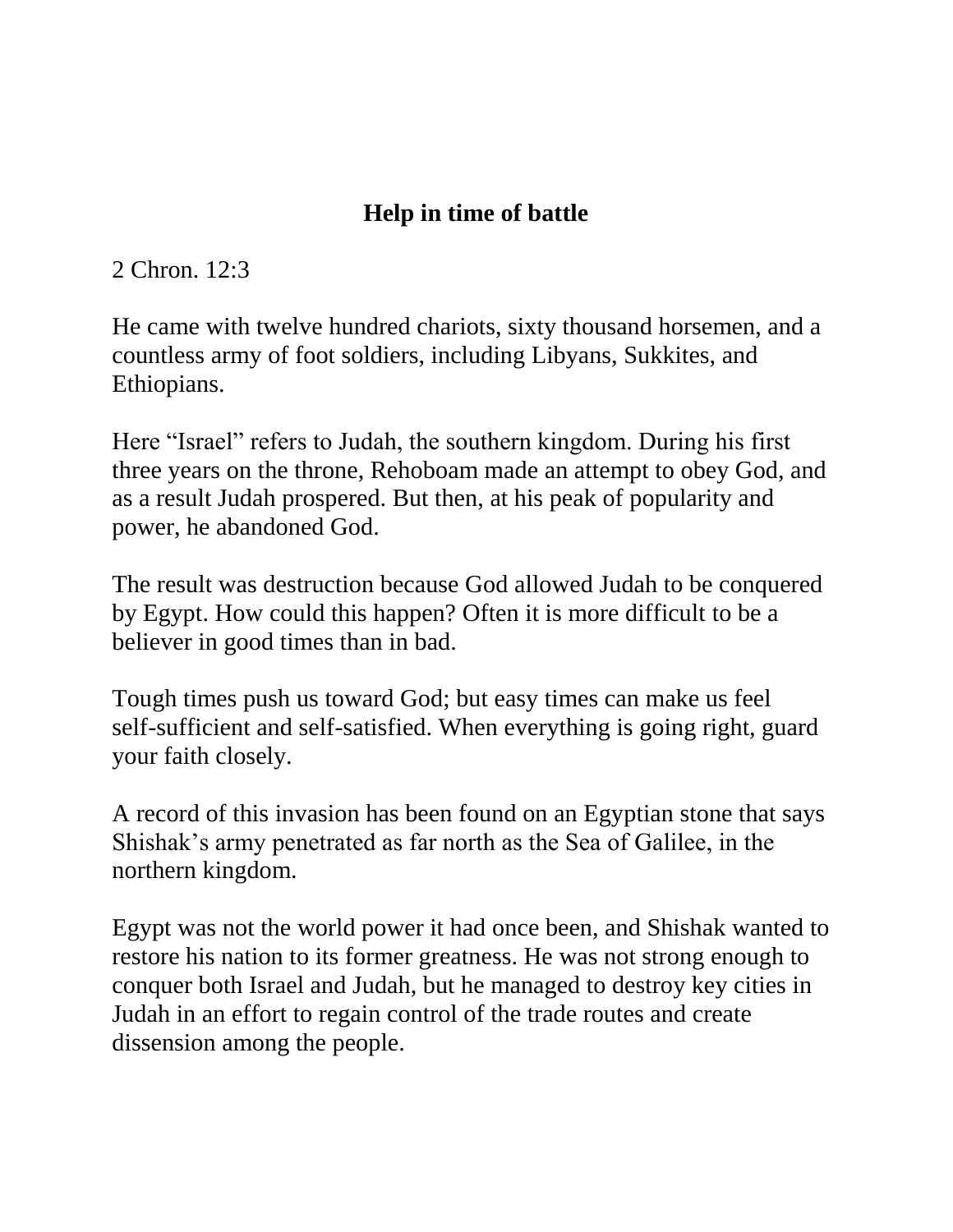God eased his judgment when Israel's leaders confessed their sins, humbled themselves, and recognized God's justice in punishing them. It's never too late to repent, even in the midst of punishment. Regardless of what we have done, God is willing to receive us back into fellowship.

Are you struggling and alone because sin has broken your fellowship with God? Confession and humility will open the door to receiving God's mercy.

"Serving the kings of other lands" was the price Judah had to pay for disobeying God. The nation's leaders thought they could succeed in their own strength, but they were wrong. When we rebel against God, we always pay for it. When we leave God out of our lives, we lose more spiritually than we ever gain financially.

# **A time to remember**

2 Chron. 16:8

Don't you remember what happened to the Ethiopians and Libyans and their vast army, with all of their chariots and horsemen? At that time you relied on the Lord, and he handed them all over to you.

Judah and Israel never learned! Although God had delivered them even when they were outnumbered (2 Chron. 13:3ff; 2 Chron. 14:9ff), they repeatedly sought help from pagan nations rather than from God.

That Asa sought help from Aram was evidence of national spiritual decline. With help from God alone, Asa had defeated the Cushites in open battle.

But his confidence in God had slipped, and now he sought only a human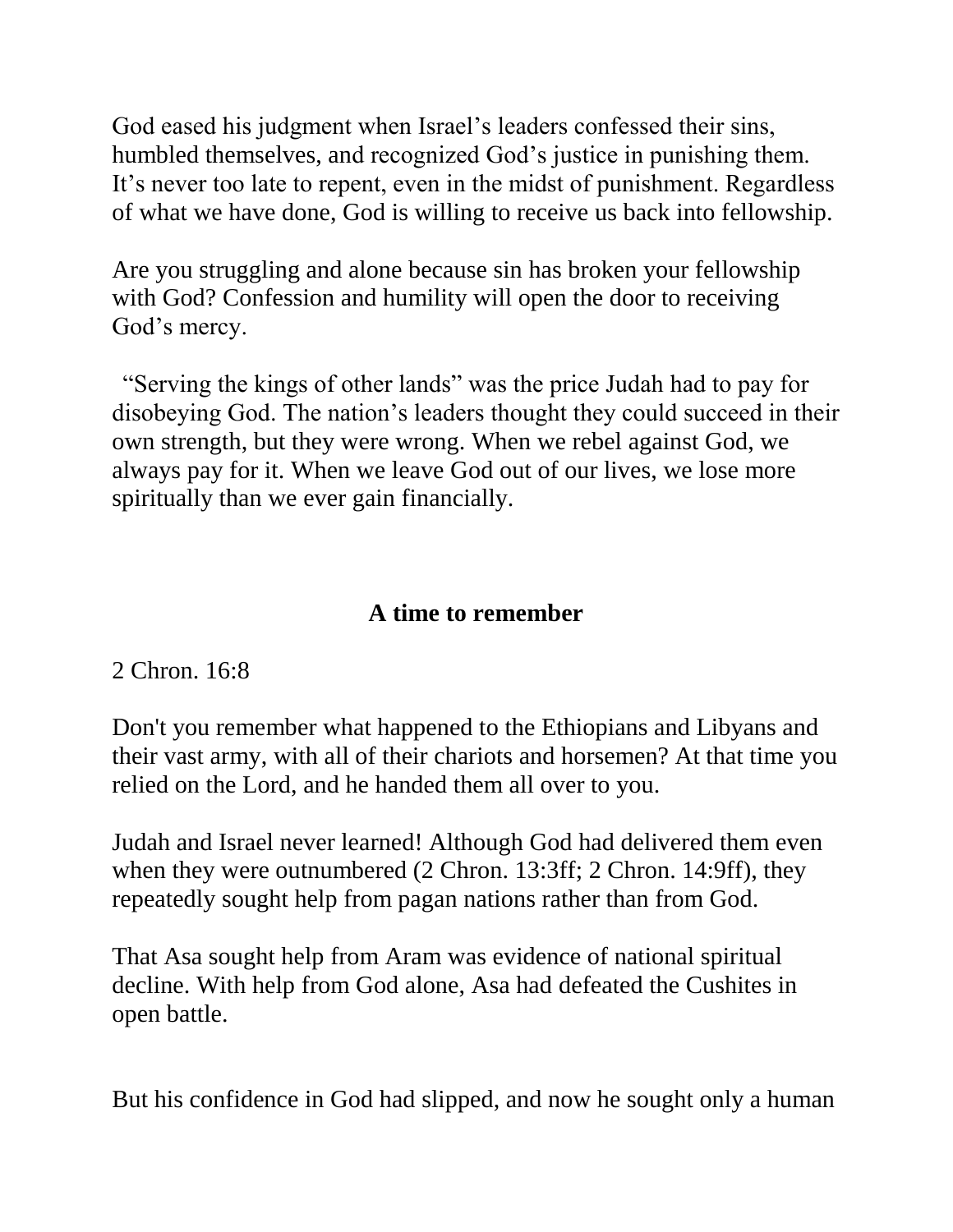solution to his problem.

When confronted by the prophet Hanani, Asa threw him in prison, revealing the true condition of his heart.

It is not sin to use human means to solve our problems, but it is sin to trust them more than God, to think they are better than God's ways, or to leave God completely out of the problem-solving process.

# **The Land of Cush**

Genesis 2:13

The second branch is the Gihon, which flows around the entire land of Cush.

## **Ethiopia battles against Israel**

2 Kings 19:9

Soon afterward King Sennacherib received word that King Tirhakah of Ethiopia was leading an army to fight against him. Before leaving to meet the attack, he sent this message back to Hezekiah in Jerusalem:

Although Hezekiah came boldly to God, he did not take God for granted or approach him flippantly. Instead, Hezekiah acknowledged God's sovereignty and Judah's total dependence on him. Hezekiah's prayer provides a good model for us. We should not be afraid to approach God with our prayers, but we must come to him with respect for who he is and what he can do.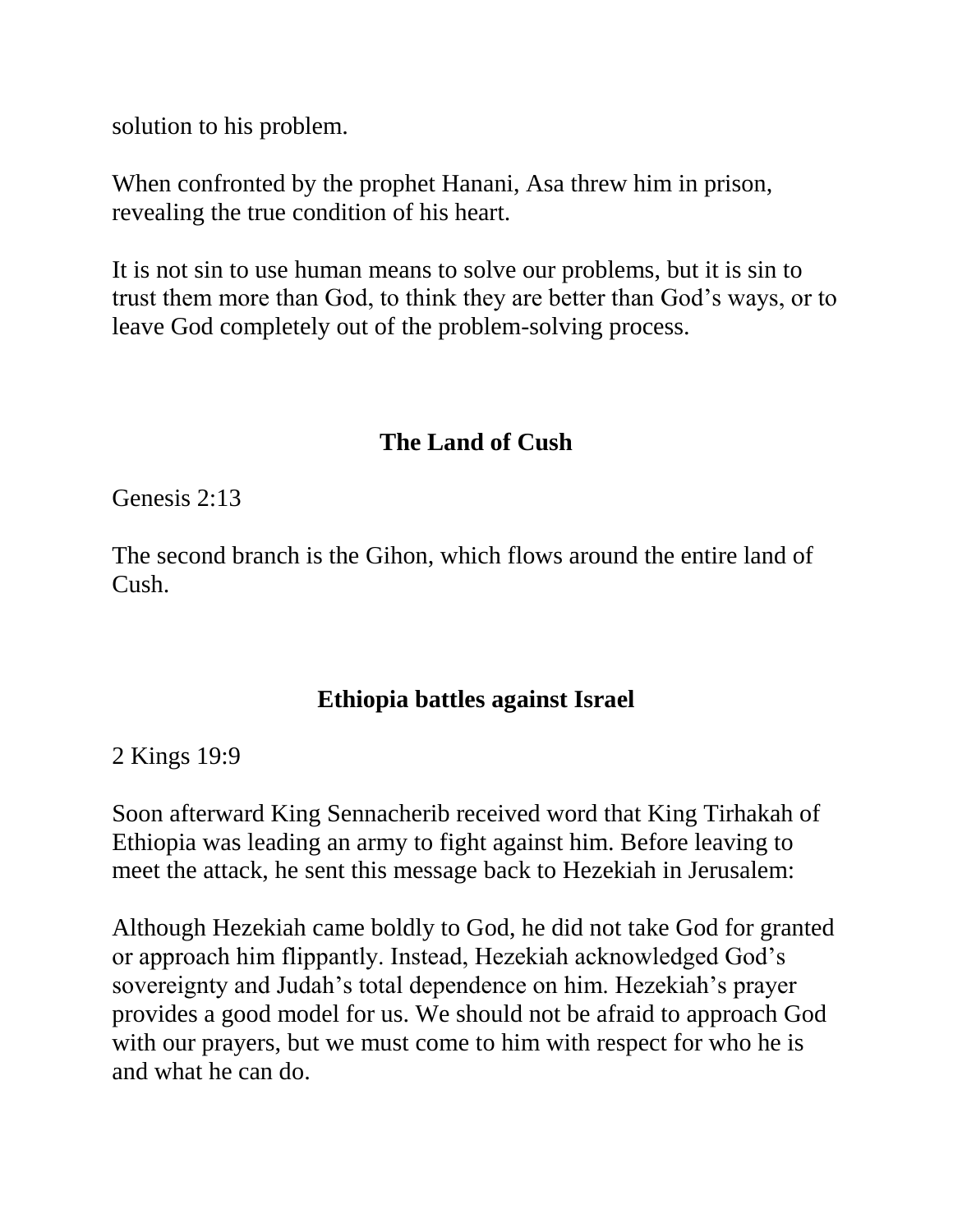# **Providences stretch from India to Ethiopia**

Esther 1:1

This happened in the days of King Xerxes, who reigned over 127 provinces stretching from India to Ethiopia.

Jews lived in all the provinces.

Esther's story begins in 483 B.C., 103 years after Nebuchadnezzar had taken the Jews into captivity (2 Kings 25), 54 years after Zerubbabel led the first group of exiles back to Jerusalem (Ezra 1-2), and 25 years before Ezra led the second group to Jerusalem (Ezra 7).

Esther lived in the kingdom of Persia, the dominant kingdom in the Middle East after Babylon's fall in 539 B.C. Esther's parents must have been among those exiles who chose not to return to Jerusalem, even though Cyrus, the Persian king, had issued a decree allowing them to do so.

The Jewish exiles had great freedom in Persia, and many remained because they had established themselves there or were fearful of the dangerous journey back to their homeland.

Xerxes the Great was Persia's fifth king (486-465 B.C.). He was proud and impulsive, as we see from the events in Esther 1. His winter palace was in Susa, where he held the banquet described in Esther 1:3-7.

Persian kings often held great banquets before going to war. In 481, Xerxes launched an attack against Greece. After his fleet won a great victory at Thermopylae, he was defeated at Salamis in 480 and had to return to Persia. Esther became queen in 479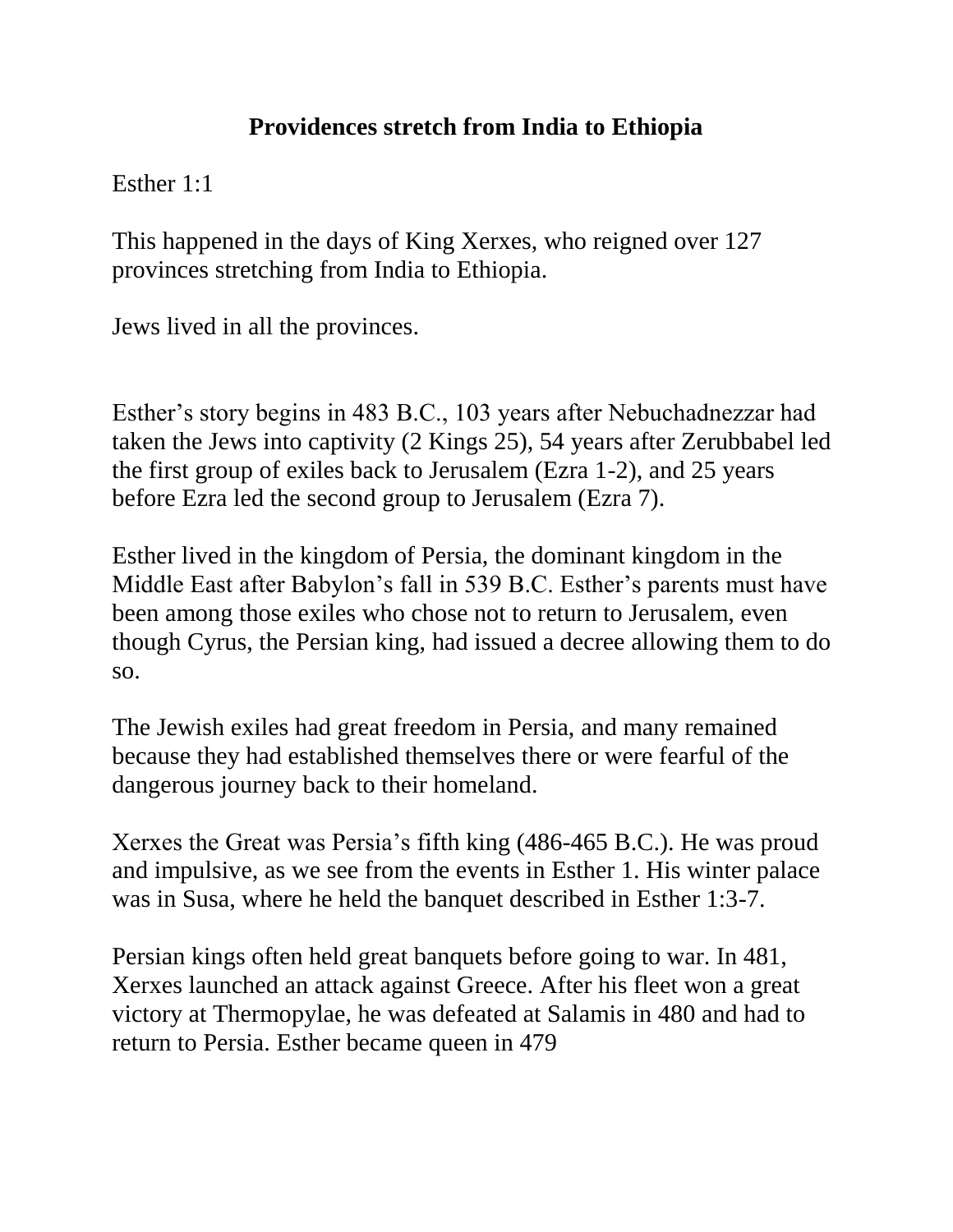

**All Jews summoned for battle**

Esther 8:9

So on June 25 the king's secretaries were summoned. As Mordecai dictated, they wrote a decree to the Jews and to the princes, governors, and local officials of all the 127 provinces stretching from India to Ethiopia. The decree was written in the scripts and languages of all the peoples of the empire, including the Jews.

While we should not expect earthly rewards for being faithful to God, they often come. Esther and Mordecai were faithful, even to the point of risking their lives to save others. When they were willing to give up everything, God gave them a reward in proportion to their all-out commitment.

Haman's message had been sealed with the king's signet ring and could not be reversed, even by the king. It was part of the famed "law of the Medes and Persians." Now the king gave permission for whatever other decree Mordecai could devise that would offset the first, without actually canceling it.

Almost everyone wants to be a hero and receive praise, honor, and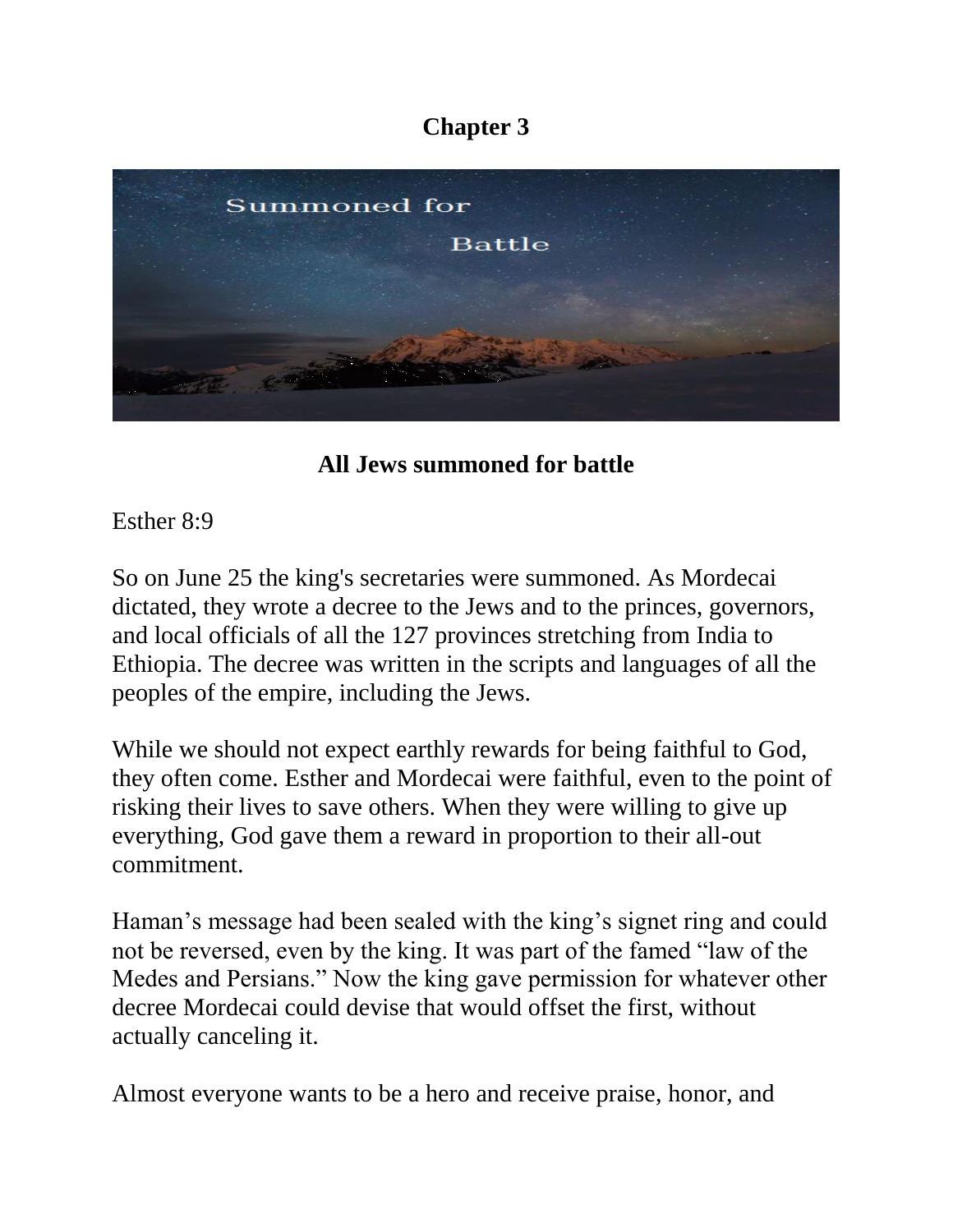wealth. But few are willing to pay the price. Mordecai served the government faithfully for years, bore Haman's hatred and oppression, and risked his life for his people.

The price to be paid by God's heroes is long-term commitment. Are we ready and willing to pay the price?

# **Topaz from Ethiopia**

Job 28:19

Topaz from Ethiopia cannot be exchanged for it. Its value is greater than the purest gold.

The riches of Ethiopia were well known.

Job stated that wisdom couldn't be found among the living. It is natural for people who do not understand the importance of God's Word to seek wisdom here on earth.

They look to philosophers and other leaders to give them direction for living.

Yet Job said that wisdom is not found there. No leader or group of leaders can produce enough knowledge or insight to explain the totality of human experience.

The ultimate interpretation of life, of who we are and where we are going, must come from outside and above our mortal life.

When looking for guidance, seek God's wisdom as revealed in the Bible. To be lifted above and beyond the boundaries of life, we must know and trust the Lord of life.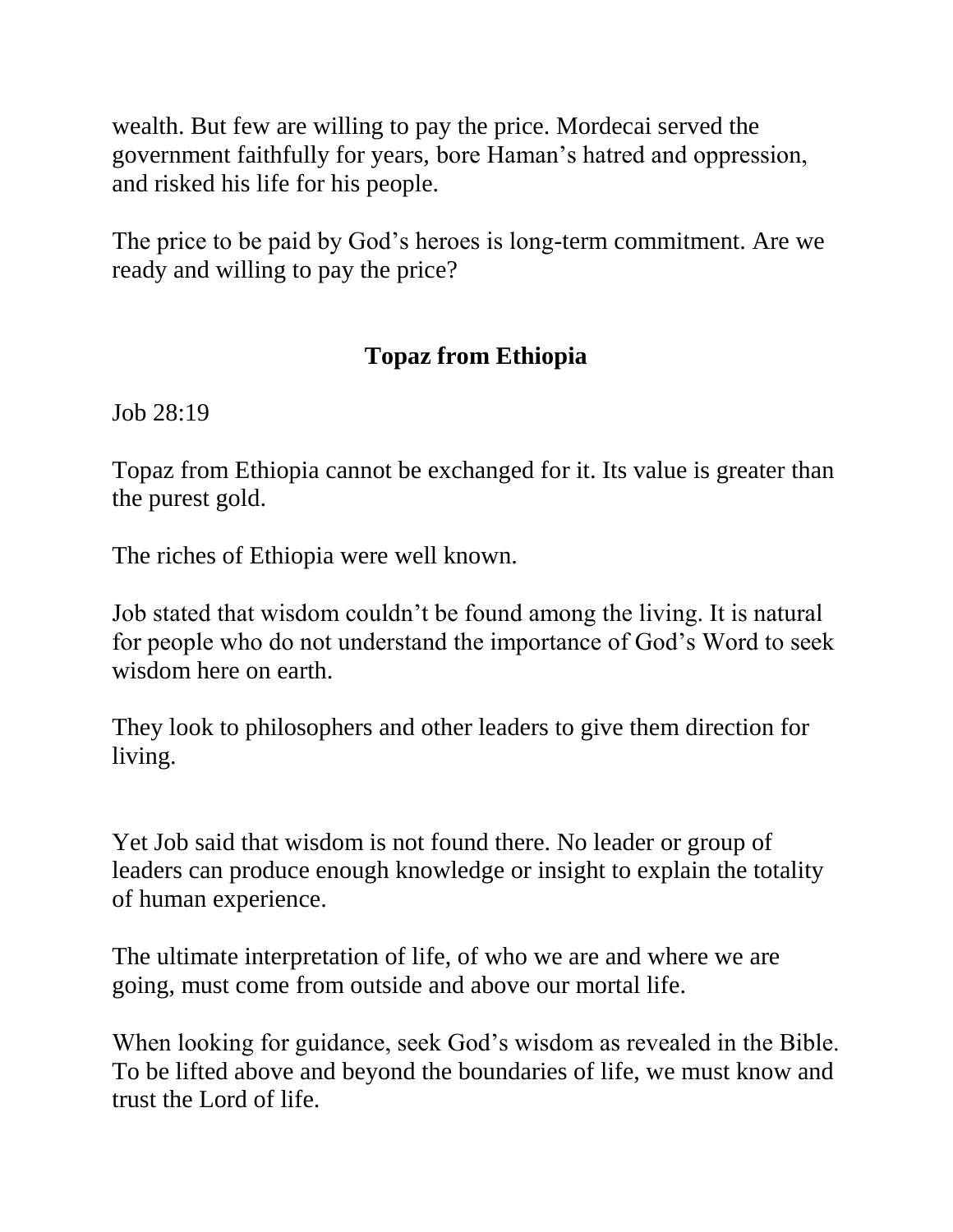## **Ethiopia bows in submission to God**

Psalm 68:31

Let Egypt come with gifts of precious metals; let Ethiopia bow in submission to God.

## **All are citizens of Jerusalem**

Psalm 87:4

I will record Egypt and Babylon among those who know me—also Philistia and Tyre, and even distant Ethiopia. They have all become citizens of Jerus

The Jews had contact with Ethiopia (known as Cush) in ancient days (Psalm 68:31; Jeremiah 38:7), so this man may have been a Gentile convert to Judaism. Because he was in charge of the treasury of Ethiopia, this man's conversion brought Christianity into the power structures of another government. This is the beginning of the witness "to the ends of the earth" (Acts 1:8). See the prophecy in Isaiah 56:3-5 for words about foreigners and eunuchsalem!

## **Destruction is certain**

Isaiah 18:1

Destruction is certain for the land of Ethiopia, which lies at the headwaters of the Nile. Its winged sailboats glide along the river.

# **Terrible trouble will come**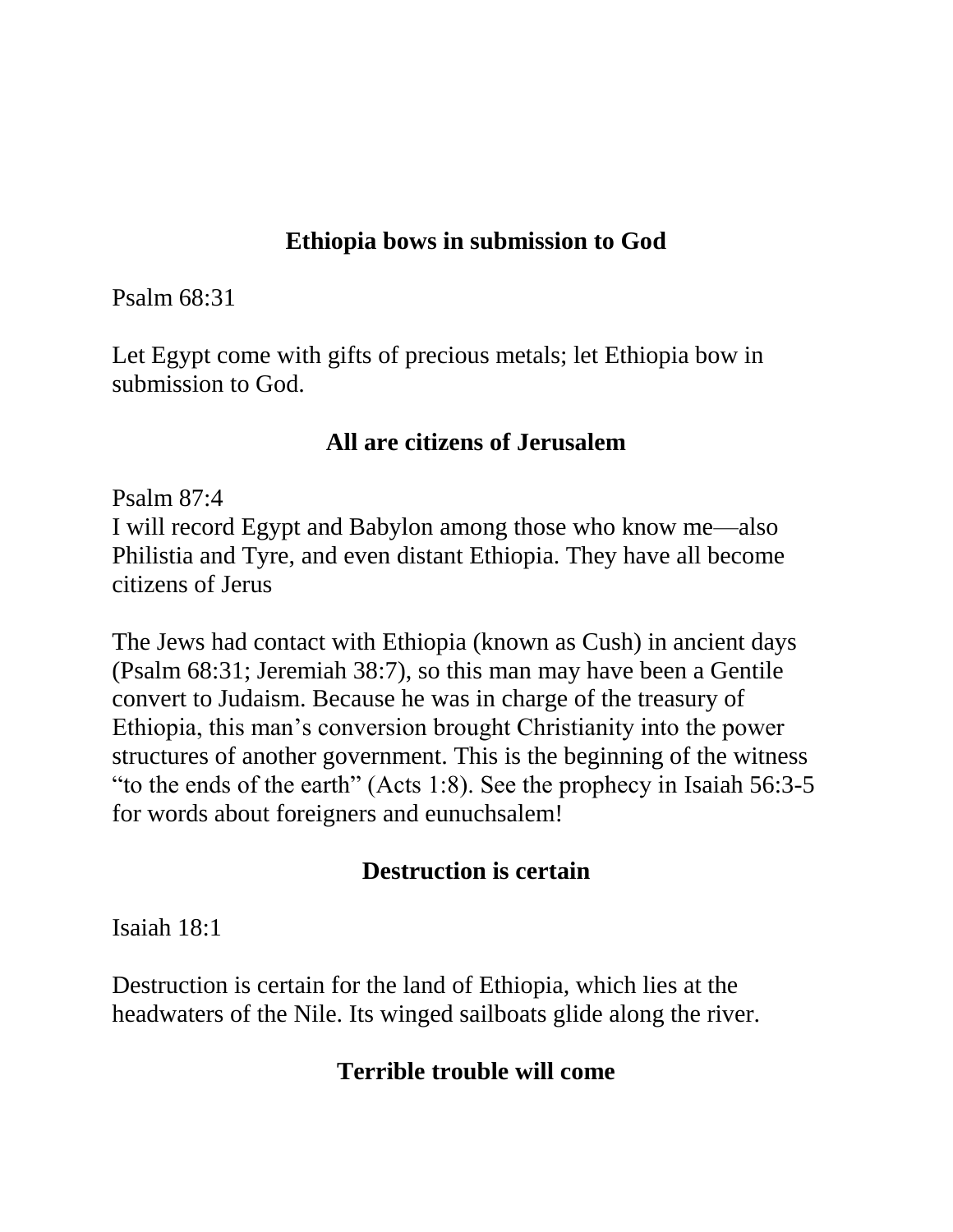Isaiah 20:3

Then the Lord said, "My servant Isaiah has been walking around naked and barefoot for the last three years. This is a sign—a symbol of the terrible troubles I will bring upon Egypt and Ethiopia.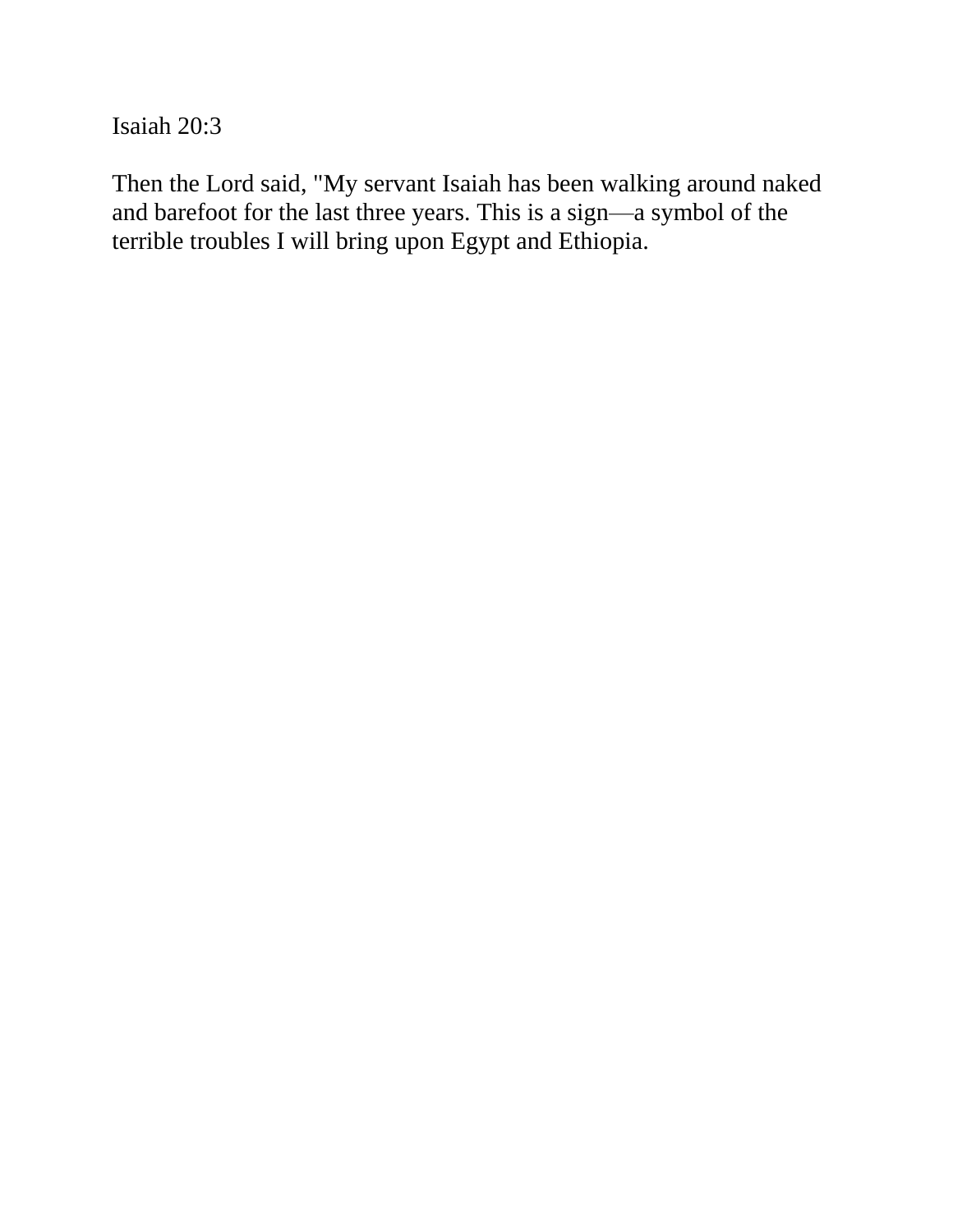

**Preparing for conflict**

Isaiah 37:9

Soon afterward King Sennacherib received word that King Tirhakah of Ethiopia was leading an army to fight against him. Before leaving to meet the attack, he sent this message back to Hezekiah in Jerusalem:

## **A ransom for freedom**

Isaiah 43:3

For I am the Lord, your God, the Holy One of Israel, your Savior. I gave Egypt, Ethiopia, and Seba as a ransom for your freedom.

#### **Ethiopia will bless Israel**

Isaiah 45:14

This is what the Lord says: "The Egyptians, Ethiopians, and Sabeans will be subject to you. They will come to you with all their merchandise,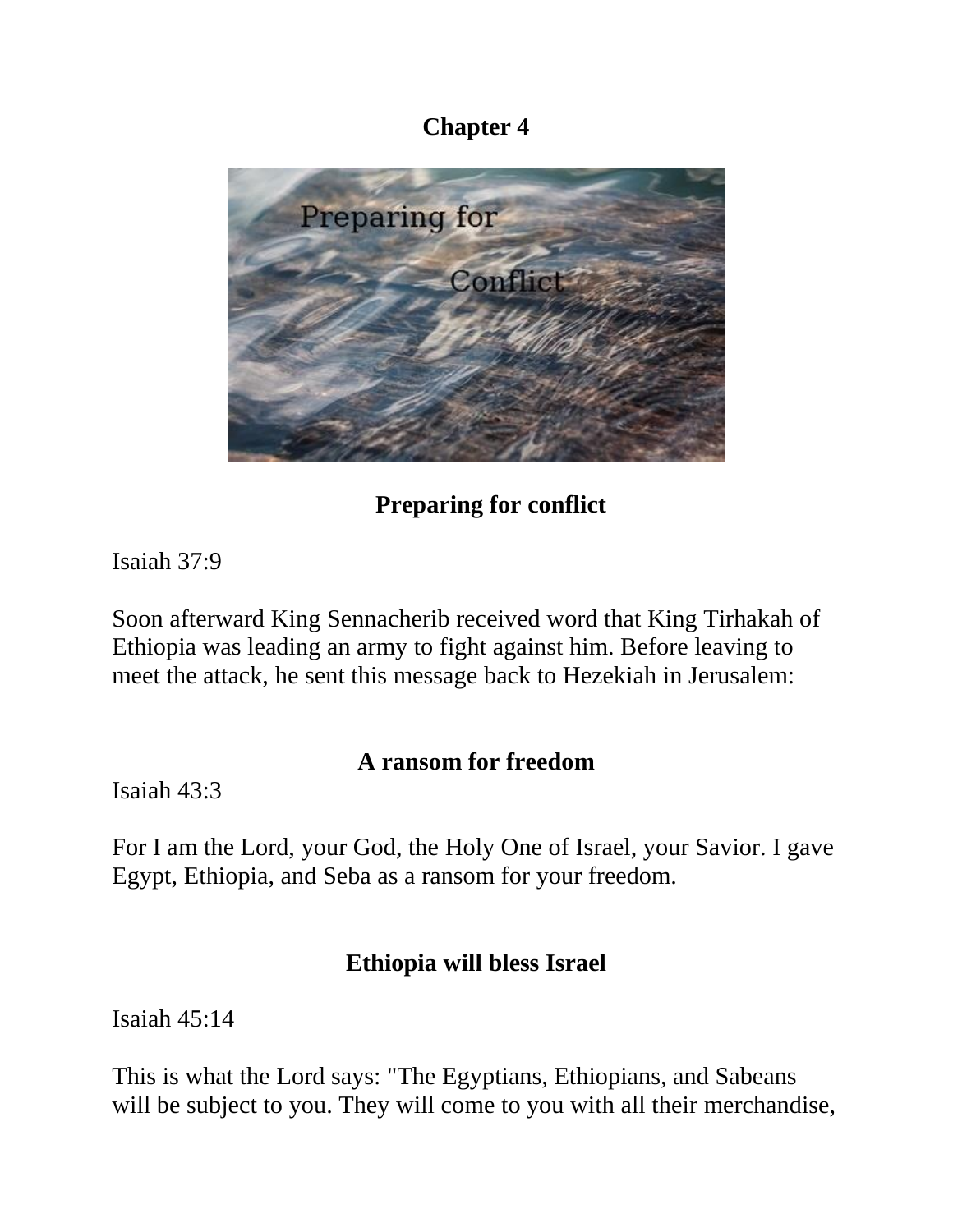and it will all be yours. They will follow you as prisoners in chains. They will fall to their knees in front of you and say, 'God is with you, and he is the only God.' "

Ezekiel 29:10

I am now the enemy of both you and your river. I will utterly destroy the land of Egypt, from Migdol to Aswan, as far south as the border of Ethiopia.

# **Land will be ravished**

Ezekiel 30:4-9

A sword will come against Egypt, and those who are slaughtered will cover the ground. Their wealth will be carried away and their foundations destroyed. The land of Ethiopia will be ravished. [5] Ethiopia, Libya, Lydia, and Arabia, with all their other allies, will be destroyed in that war.

"For this is what the Lord says: All of Egypt's allies will fall, and the pride of their power will end. From Migdol to Aswan the sword will slaughter them, says the Sovereign Lord.

Egypt will be desolate, surrounded by desolate nations, and its cities will be in ruins, surrounded by other ruined cities.

And the people of Egypt will know that I am the Lord when I have set Egypt on fire and destroyed all their allies.

At that time I will send swift messengers in ships to terrify the complacent Ethiopians. Great panic will come upon them on that day of Egypt's certain destruction.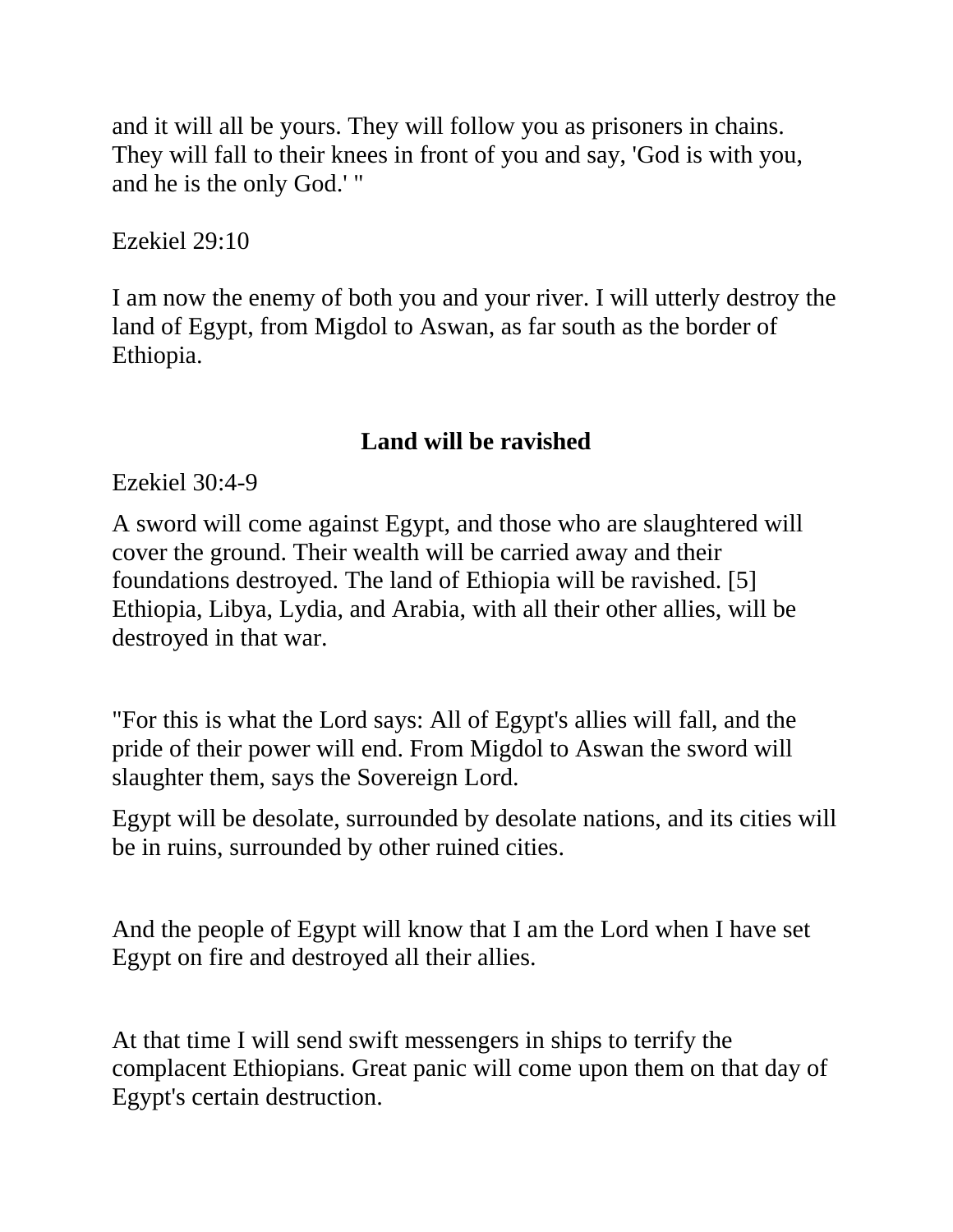## **The Lord defeats Ethiopia**

#### 2 Chron. 14:9-15

Once an Ethiopian named Zerah attacked Judah with an army of a million men and three hundred chariots.

They advanced to the city of Mareshah, so Asa deployed his armies for Battle in the valley north of Mareshah.

Then Asa cried out to the Lord his God, "O Lord, no one but you can help the powerless against the mighty! Help us, O Lord our God, for we trust in you alone. It is in your name that we have come against this vast horde.

O Lord, you are our God; do not let mere men prevail against you!"

So the Lord defeated the Ethiopians in the presence of Asa and the army of Judah, and the enemy fled. Asa and his army pursued them as far as Gerar, and so many Ethiopians fell that they were unable to rally.

The Lord and his army destroyed them, and the army of Judah carried off vast quantities of plunder.

While they were at Gerar, they attacked all the towns in that area, and terror from the Lord came upon the people there. As a result, vast quantities of plunder were taken from these towns, too.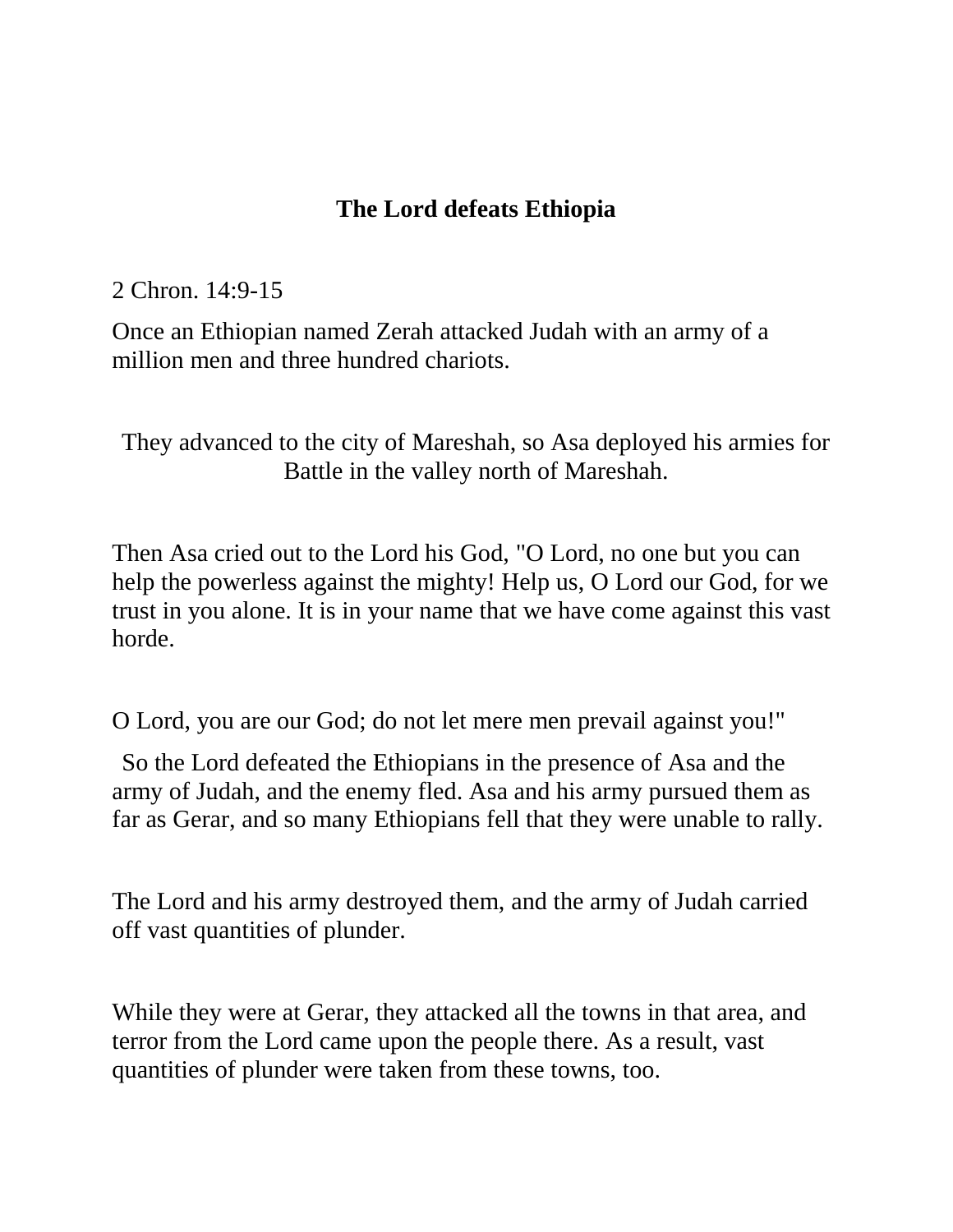

**Gold will be controlled**

Daniel 11:43

He will gain control over the gold, silver, and treasures of Egypt, and the Libyans and Ethiopians will be his servants.

Isaiah 20:1-6

In the year when King Sargon of Assyria captured the Philistine city of Ashdod, the Lord told Isaiah son of Amoz, "Take off all your clothes, including your sandals." Isaiah did as he was told and walked around naked and barefoot.

Then the Lord said, "My servant Isaiah has been walking around naked and barefoot for the last three years. This is a sign—a symbol of the terrible troubles I will bring upon Egypt and Ethiopia.

For the king of Assyria will take away the Egyptians and Ethiopians as prisoners. He will make them walk naked and barefoot, both young and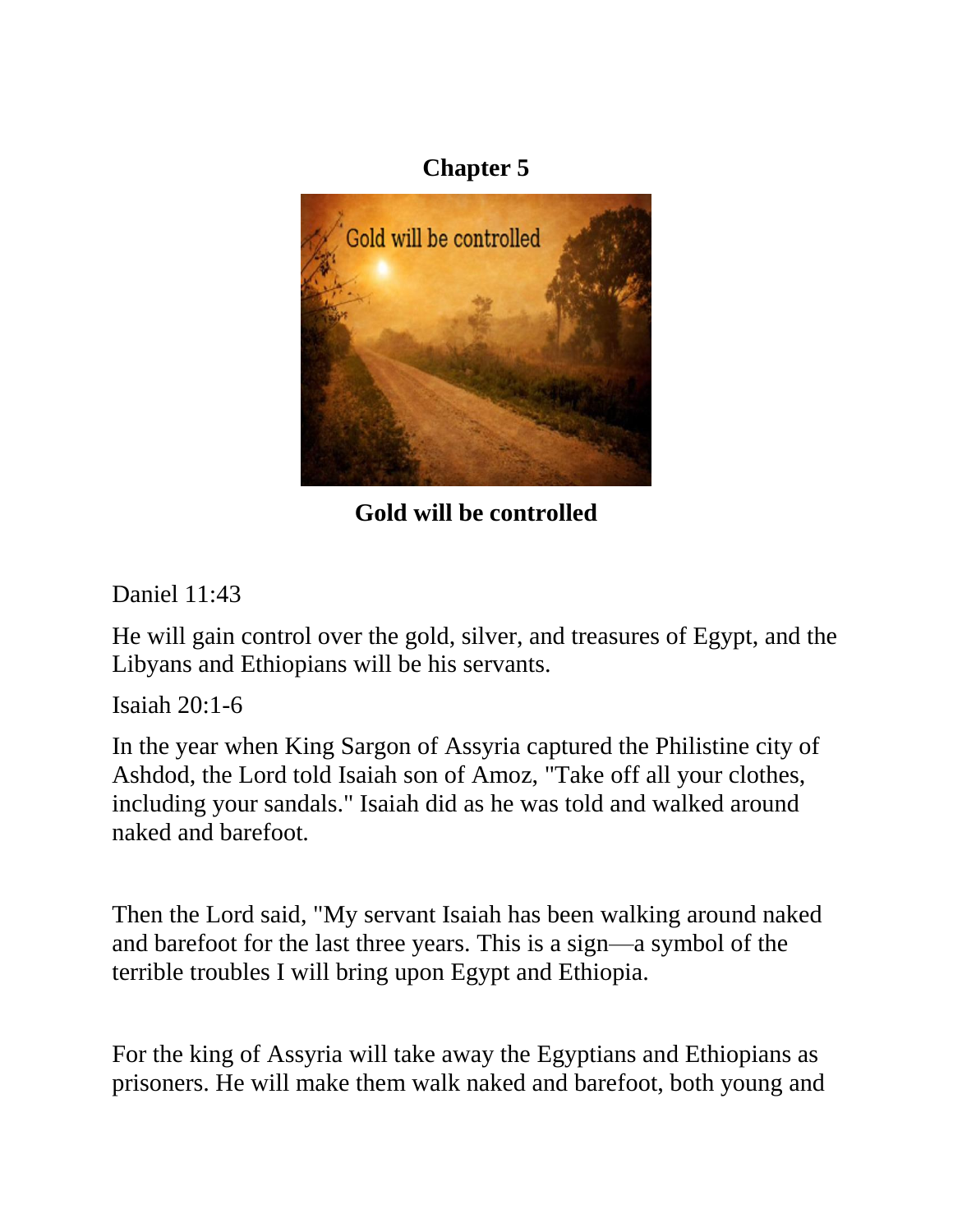old, their buttocks uncovered, to the shame of Egypt.

How dismayed will be the Philistines, who counted on the power of Ethiopia and boasted of their allies in Egypt!

They will say, 'If this can happen to Egypt, what chance do we have? For we counted on Egypt to protect us from the king of Assyria.' "

#### **Ethiopia shall soon stretch out her hands unto God.**

#### Psalm 68:31

Princes shall come out of Egypt; Ethiopia shall soon stretch out her hands unto God.

#### **The head of the enemies shall be crushed**

#### Psalm 68:21

But God will smash the heads of his enemies, crushing the skulls of those who love their guilty ways.

The Jews had contact with Ethiopia (known as Cush) in ancient days (Psalm 68:31; Jeremiah 38:7), so this man may have been a Gentile convert to Judaism. Because he was in charge of the treasury of Ethiopia, this man's conversion brought Christianity into the power structures of another government. This is the beginning of the witness "to the ends of the earth" (Acts 1:8). See the prophecy in Isaiah 56:3-5 for words about foreigners and eunuchs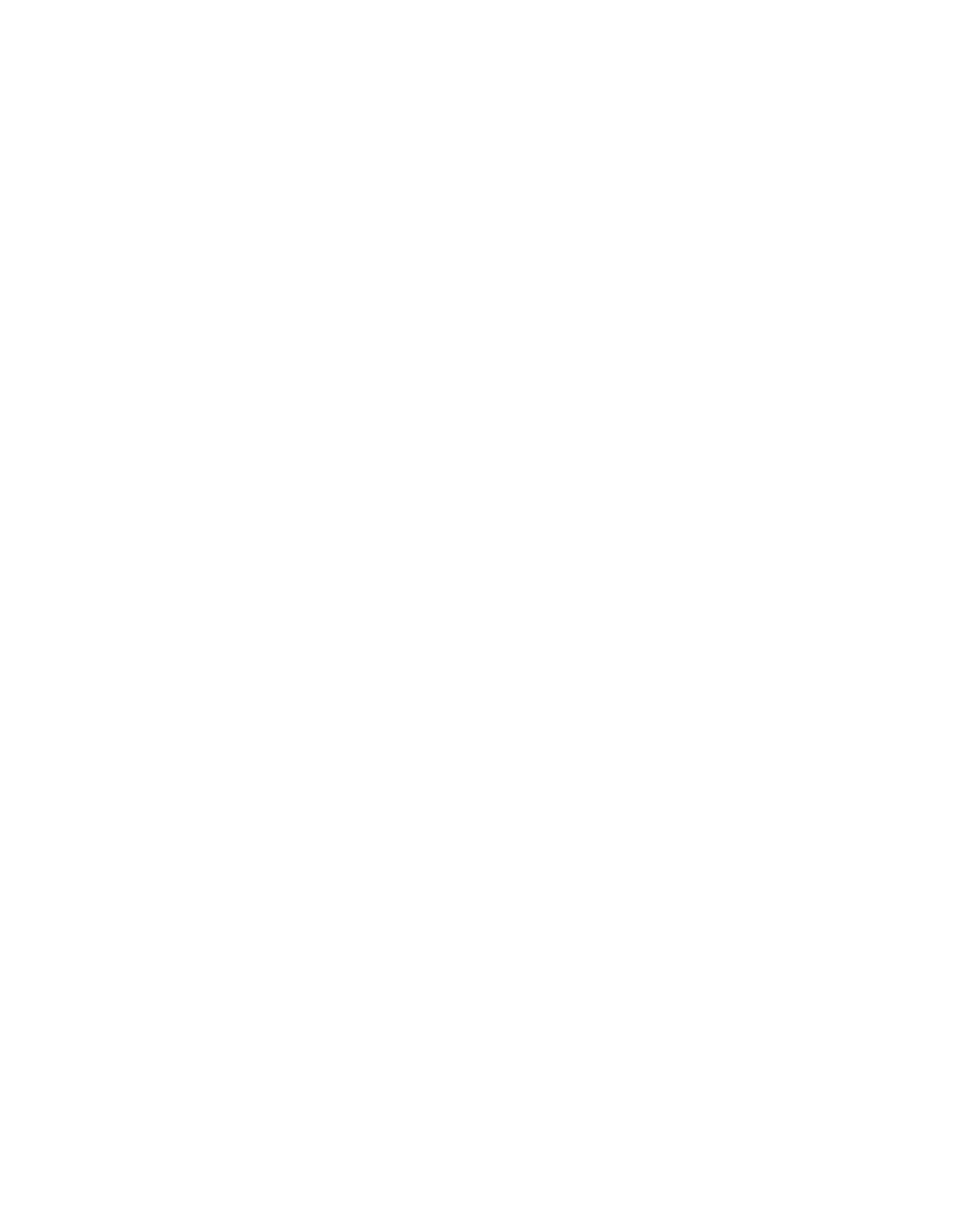

# **Breaking Generational Curses and Releasing Generational Blessings**

Do you sometimes feel that your background or ancestors may have brought a curse upon you, and you have little hope.

You can receive the Lord's DNA when you are born again.

You can also claim ancestors' blessings into your life. Why not do that now as you pray this prayer:

Dear Lord, in Jesus' name, I confess the sins and iniquities of my parents, grandparents and all other ancestors.

In the name of Jesus and by the power of His blood, I now renounce,